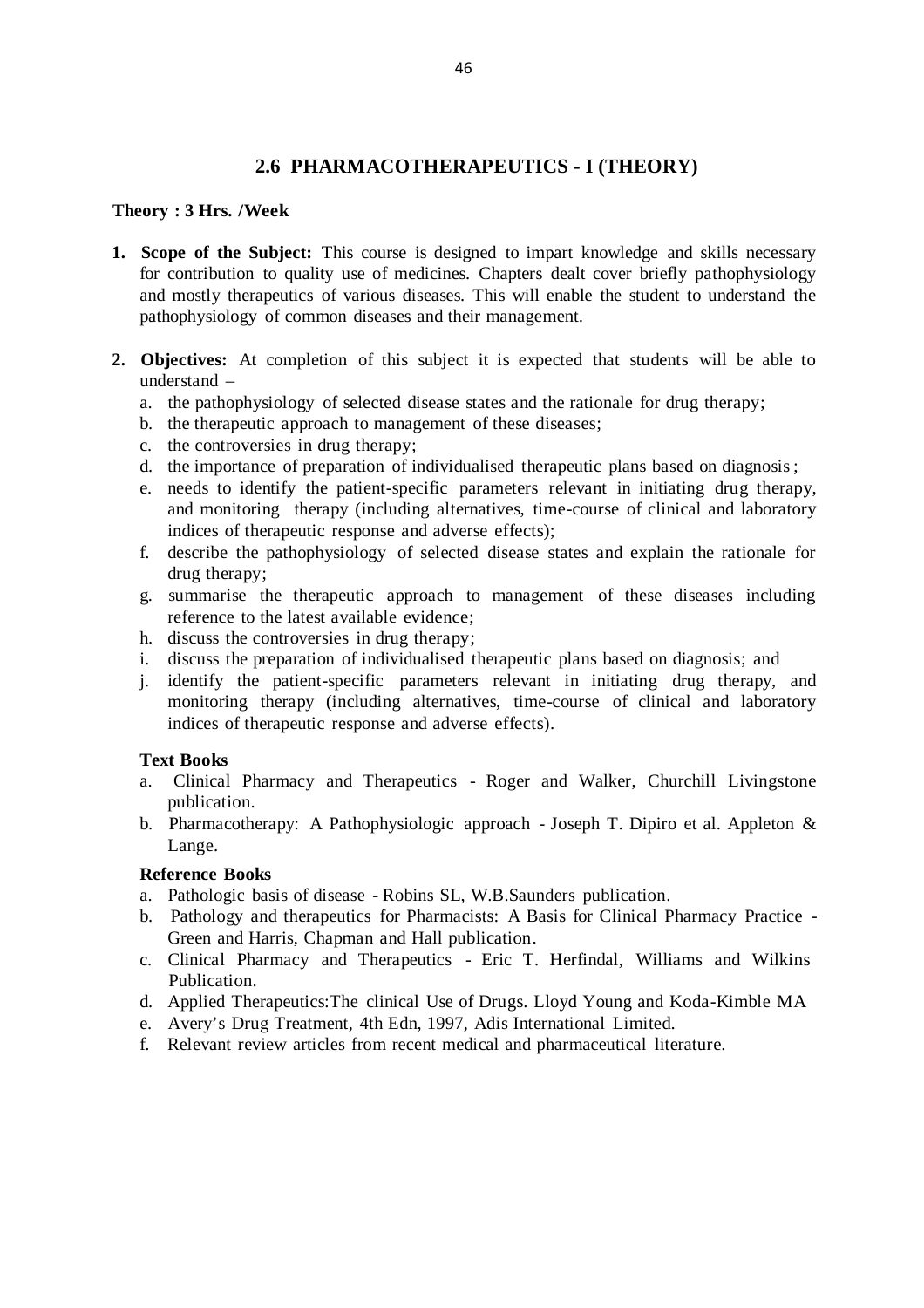**3. Detailed syllabus and lecture wise schedule :**

**Etiopathogenesis and pharmacotherapy of diseases associated with following systems/ diseases**

#### **Title of the topic**

- **1 Cardiovascular system:** Hypertension, Congestive cardiac failure, Angina Pectoris, Myocardial infarction, , Hyperlipidaemias , Electrophysiology of heart and Arrhythmias
- **2 Respiratory system :** Introduction to Pulmonary function test, Asthma, Chronic obstructive airways disease, Drug induced pulmonary diseases **Endocrine system :** Diabetes, Thyroid diseases, Oral contraceptives, Hormone replacement therapy, Osteoporosis

# **3 General prescribing guidelines for**

- a. Paediatric patients
- b. Geriatric patients
- c. Pregnancy and breast feeding
- **4 Ophthalmology:** Glaucoma, Conjunctivitis- viral & bacterial

## **5 Introduction to rational drug use**

Definition, Role of pharmacist Essential drug concept Rational drug formulations

# **2.6 PHARMACOTHERAPEUTICS - I (PRACTICAL)**

### **Practical : 3 Hrs./Week**

### **Practicals :**

Hospital postings in various departments designed to complement the lectures by providing practical clinical discussion; attending ward rounds; follow up the progress and changes made in drug therapy in allotted patients; case presentation upon discharge. Students are required to maintain a record of cases presented and the same should be submitted at the end of the course for evaluation. A minimum of 20 cases should be presented and recorded covering most common diseases.

### **Assignments :**

Students are required to submit written assignments on the topics given to them. Topics allotted should cover recent developments in drug therapy of various diseases. A minimum of THREE assignments [1500 – 2000 words] should be submitted for evaluation.